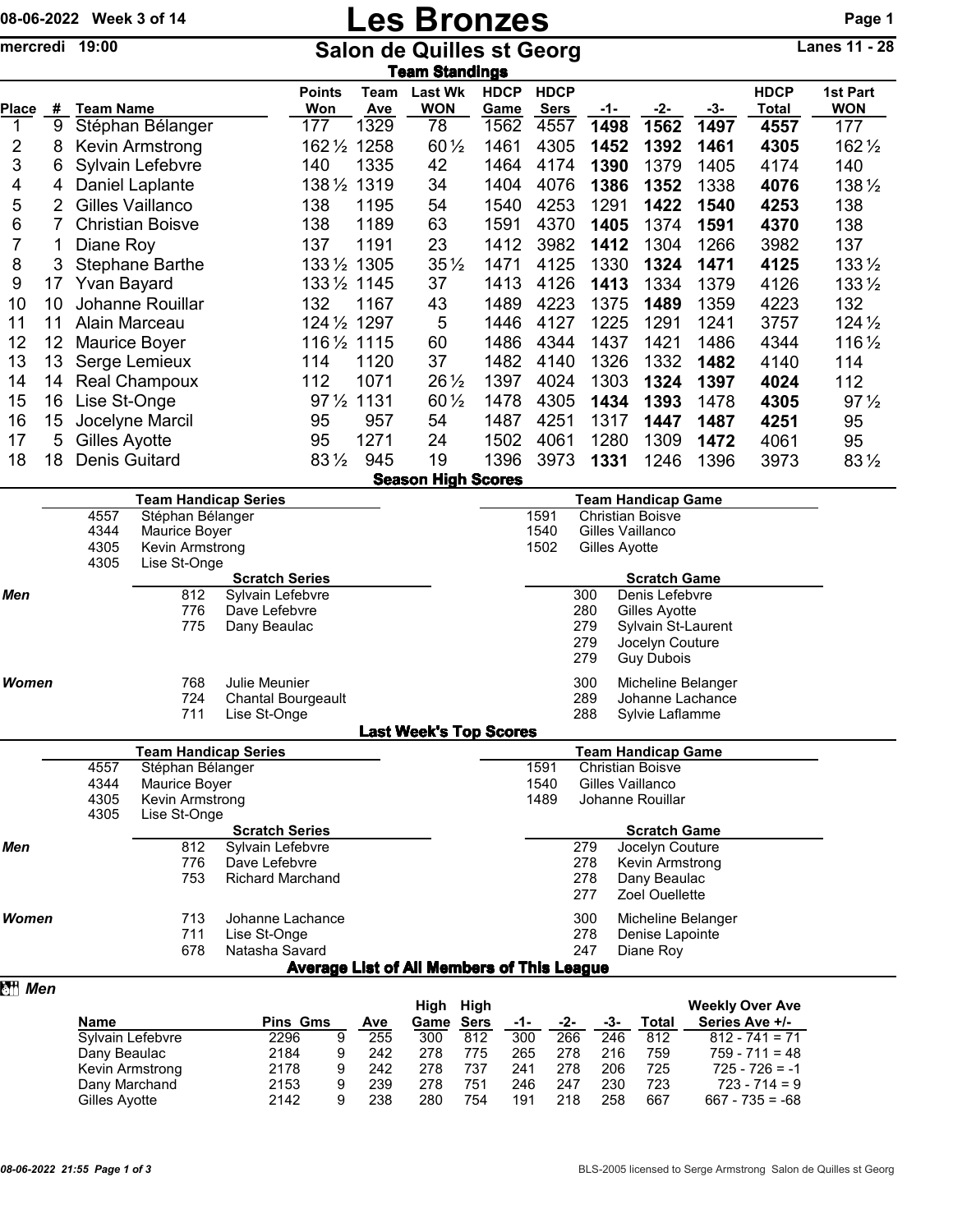|                           |                 |   |     | <b>High</b> | High        |      |      |      |       | <b>Weekly Over Ave</b> |
|---------------------------|-----------------|---|-----|-------------|-------------|------|------|------|-------|------------------------|
| Name                      | <b>Pins Gms</b> |   | Ave | Game        | <b>Sers</b> | -1-  | -2-  | -3-  | Total | Series Ave +/-         |
| Dave Lefebvre             | 2134            | 9 | 237 | 279         | 776         | 278  | 231  | 267  | 776   | $776 - 678 = 98$       |
| <b>Richard Marchand</b>   | 2108            | 9 | 234 | 269         | 753         | 269  | 266  | 218  | 753   | $753 - 675 = 78$       |
| Gilles Vaillancourt       | 2084            | 9 | 231 | 268         | 739         | 226  | 268  | 245  | 739   | $739 - 672 = 67$       |
| Sylvain St-Laurent        | 1389            | 6 | 231 | 279         | 701         | a231 | a231 | a231 | 693   | $693 - 693 = 0$        |
| Daniel Laplante           | 2074            | 9 | 230 | 268         | 699         | 236  | 206  | 257  | 699   | $699 - 687 = 12$       |
| Alexandre Dubé-Ouellet    | 1377            | 6 | 229 | 246         | 712         | 223  | 243  | 246  | 712   | $712 - 663 = 49$       |
| Jocelyn Couture           | 2055            | 9 | 228 | 279         | 702         | 201  | 279  | 213  | 693   | $693 - 681 = 12$       |
| Jean Cornudet             | 2053            | 9 | 228 | 266         | 724         | 180  | 248  | 193  | 621   | $621 - 714 = -93$      |
| Stephan Belanger          | 2049            | 9 | 227 | 268         | 729         | 268  | 236  | 225  | 729   | $729 - 660 = 69$       |
| <b>Pierre Chevalier</b>   | 1358            | 6 | 226 | 268         | 723         | a226 | a226 | a226 | 678   | $678 - 678 = 0$        |
| Patrick Sauvageau         | 2030            | 9 | 225 | 262         | 703         | 172  | 224  | 237  | 633   | $633 - 696 = -63$      |
| Dany Hamelin              | 2022            | 9 | 224 | 257         | 707         | 214  | 216  | 206  | 636   | $636 - 693 = -57$      |
| Gilles Guertin            | 2018            | 9 | 224 | 275         | 755         | 215  | 175  | 247  | 637   | $637 - 690 = -53$      |
| Robert Levesque           | 2016            | 9 | 224 | 248         | 704         | 212  | 192  | 234  | 638   | $638 - 687 = -49$      |
| Michel Benard             | 1340            | 6 | 223 | 260         | 719         | 221  | 238  | 260  | 719   | $719 - 621 = 98$       |
| Dominic Arpin             | 1336            | 6 | 222 | 247         | 689         | 225  | 236  | 228  | 689   | $689 - 645 = 44$       |
| Claude Chayer             | 1981            | 9 | 220 | 278         | 704         | 215  | 200  | 234  | 649   | $649 - 666 = -17$      |
| <b>Felix St-Pierre</b>    | 1969            | 9 | 218 | 268         | 695         | 235  | 192  | 268  | 695   | $695 - 636 = 59$       |
| <b>Guy Dubois</b>         | 1312            | 6 | 218 | 279         | 683         | a218 | a218 | a218 | 654   | $654 - 654 = 0$        |
| Lucien Gagne              | 1964            | 9 | 218 | 246         | 662         | 202  | 223  | 237  | 662   | $662 - 651 = 11$       |
| Maxime Roy                | 1961            | 9 | 217 | 235         | 661         | 205  | 200  | 235  | 640   | $640 - 660 = -20$      |
| <b>Christian Boisvert</b> | 1939            | 9 | 215 | 270         | 689         | 215  | 182  | 270  | 667   | $667 - 636 = 31$       |
| Serge Champagne           | 1921            | 9 | 213 | 258         | 674         | 161  | 194  | 258  | 613   | $613 - 654 = -41$      |
| Serge Forget              | 1912            | 9 | 212 | 247         | 656         | 216  | 200  | 191  | 607   | $607 - 651 = -44$      |
| Alain Marceau             | 1909            | 9 | 212 | 235         | 653         | 235  | 225  | 188  | 648   | $648 - 630 = 18$       |
| Serge Mercier             | 1909            | 9 | 212 | 247         | 698         | 195  | 235  | 224  | 654   | $654 - 627 = 27$       |
| Sylvain Hebert            | 1902            | 9 | 211 | 269         | 641         | 246  | 192  | 195  | 633   | $633 - 633 = 0$        |
| Stephane Barthe           | 1262            | 6 | 210 | 246         | 687         | a210 | a210 | a210 | 630   | $630 - 630 = 0$        |
| Pierre Chartier           | 1881            | 9 | 209 | 267         | 749         | 238  | 267  | 244  | 749   | $749 - 564 = 185$      |
| Michel Jubinville         | 1253            | 6 | 208 | 234         | 641         | 187  | 207  | 218  | 612   | $612 - 639 = -27$      |
| Denis Guitard             | 1251            | 6 | 208 | 254         | 677         | 254  | 215  | 208  | 677   | $677 - 573 = 104$      |
| Denis Lefebvre            | 1857            | 9 | 206 | 300         | 652         | 196  | 237  | 219  | 652   | $652 - 600 = 52$       |
| Laurent Tougas            | 1845            | 9 | 205 | 247         | 635         | 222  | 192  | 170  | 584   | $584 - 630 = -46$      |
| Yvan Bayard               | 1837            | 9 | 204 | 236         | 667         | 177  | 170  | 207  | 554   | $554 - 639 = -85$      |
| Maurice Boyer             | 1835            | 9 | 203 | 235         | 636         | 190  | 211  | 235  | 636   | $636 - 597 = 39$       |
| Emilien Lamontagne        | 1823            | 9 | 202 | 246         | 622         | 196  | 169  | 246  | 611   | $611 - 606 = 5$        |
| Real Champoux             | 1820            | 9 | 202 | 248         | 647         | 178  | 188  | 191  | 557   | $557 - 630 = -73$      |
| Michel Beliveau           | 1818            | 9 | 202 | 237         | 632         | 184  | 162  | 226  | 572   | 572 - 621 = -49        |
| Pierre Desormaux          | 1814            | 9 | 201 | 257         | 688         | 246  | 185  | 257  | 688   | $688 - 561 = 127$      |
| Zoel Ouellette            | 1199            | 6 | 199 | 277         | 662         | 277  | 213  | 172  | 662   | $662 - 537 = 125$      |
| Patrick St-Pierre         | 1765            | 9 | 196 | 217         | 598         | 191  | 183  | 215  | 589   | $589 - 588 = 1$        |
| <b>Robert Fontaine</b>    | 1715            | 9 | 190 | 217         | 608         | 163  | 147  | 194  | 504   | $504 - 603 = -99$      |
| Jean-claude Drouin        | 1700            | 9 | 188 | 276         | 630         | 276  | 190  | 164  | 630   | $630 - 534 = 96$       |
| Roch Cloutier             | 1691            | 9 | 187 | 225         | 574         | 186  | 198  | 186  | 570   | $570 - 558 = 12$       |
| Jacques Tremblay          | 1685            | 9 | 187 | 233         | 605         | 188  | 183  | 233  | 604   | $604 - 540 = 64$       |
| Serge Lemieux             | 1678            | 9 | 186 | 243         | 584         | 153  | 195  | 236  | 584   | $584 - 546 = 38$       |
| Sylvain Casavant          | 1656            | 9 | 184 | 241         | 607         | 152  | 145  | 213  | 510   | $510 - 573 = -63$      |
| Richard Lévesque          | 1644            | 9 | 182 | 226         | 569         | 226  | 184  | 152  | 562   | $562 - 540 = 22$       |
| <b>Yves Therrien</b>      | 1638            | 9 | 182 | 225         | 636         | 182  | 171  | 169  | 522   | $522 - 558 = -36$      |
| Henri-Paul Lessard        | 1598            | 9 | 177 | 211         | 548         | 147  | 211  | 190  | 548   | $548 - 525 = 23$       |
| Tony Digenova             | 1553            | 9 | 172 | 216         | 537         | 148  | 173  | 216  | 537   | $537 - 507 = 30$       |
| Marcel Bazinet            | 1433            | 9 | 159 | 208         | 501         | 155  | 138  | 208  | 501   | $501 - 465 = 36$       |
| Sylvie Nantel             | 932             | 6 | 155 | 208         | 472         | 152  | 112  | 208  | 472   | $472 - 459 = 13$       |
|                           |                 |   |     |             |             |      |      |      |       |                        |
| Claude Sergerie           | 1377            | 9 | 153 | 201         | 469         | 101  | 160  | 201  | 462   | $462 - 456 = 6$        |
| <b>Michel Boily</b>       | 1363            | 9 | 151 | 209         | 567         | 88   | 111  | 140  | 339   | $339 - 510 = -171$     |
| Jean St-Onge              | 1164            | 9 | 129 | 179         | 482         | 132  | 113  | 135  | 380   | $380 - 390 = -10$      |
| Gilles Beaulieu           | 1129            | 9 | 125 | 143         | 398         | 129  | 116  | 98   | 343   | $343 - 393 = -50$      |
| Women                     |                 |   |     |             |             |      |      |      |       |                        |
|                           |                 |   |     | High High   |             |      |      |      |       | <b>Weekly Over Ave</b> |

|                      |                 |   |     | High | Hiah |      |      |      |       | <b>Weekly Over Ave</b> |  |
|----------------------|-----------------|---|-----|------|------|------|------|------|-------|------------------------|--|
| <b>Name</b>          | <b>Pins Gms</b> |   | Ave | Game |      | -1-  | -2-  | -3-  | Total | Series Ave +/-         |  |
| Natasha Savard       | 2043            | 9 | 227 | 267  | 702  | 247  | 234  | 197  | 678   | $678 - 681 = -3$       |  |
| Diane Roy            | 1987            | 9 | 220 | 247  | 675  | 247  | 182  | 214  | 643   | $643 - 672 = -29$      |  |
| Denise Lapointe      | 1976            | 9 | 219 | 278  | 684  | 223  | 183  | 278  | 684   | $684 - 645 = 39$       |  |
| Émilie Cloutier      | 1307            | 6 | 217 | 279  | 654  | a217 | a217 | a217 | 651   | $651 - 651 = 0$        |  |
| Diane Lamontagne     | 1960            | 9 | 217 | 247  | 668  | 185  | 196  | 244  | 625   | $625 - 666 = -41$      |  |
| <b>Brigitte Noel</b> | 1953            | 9 | 217 | 238  | 683  | 223  | 198  | 238  | 659   | $659 - 645 = 14$       |  |
| Sylvie T Tremblay    | 1952            | 9 | 216 | 258  | 679  | 206  | 225  | 232  | 663   | $663 - 642 = 21$       |  |

" *Women*